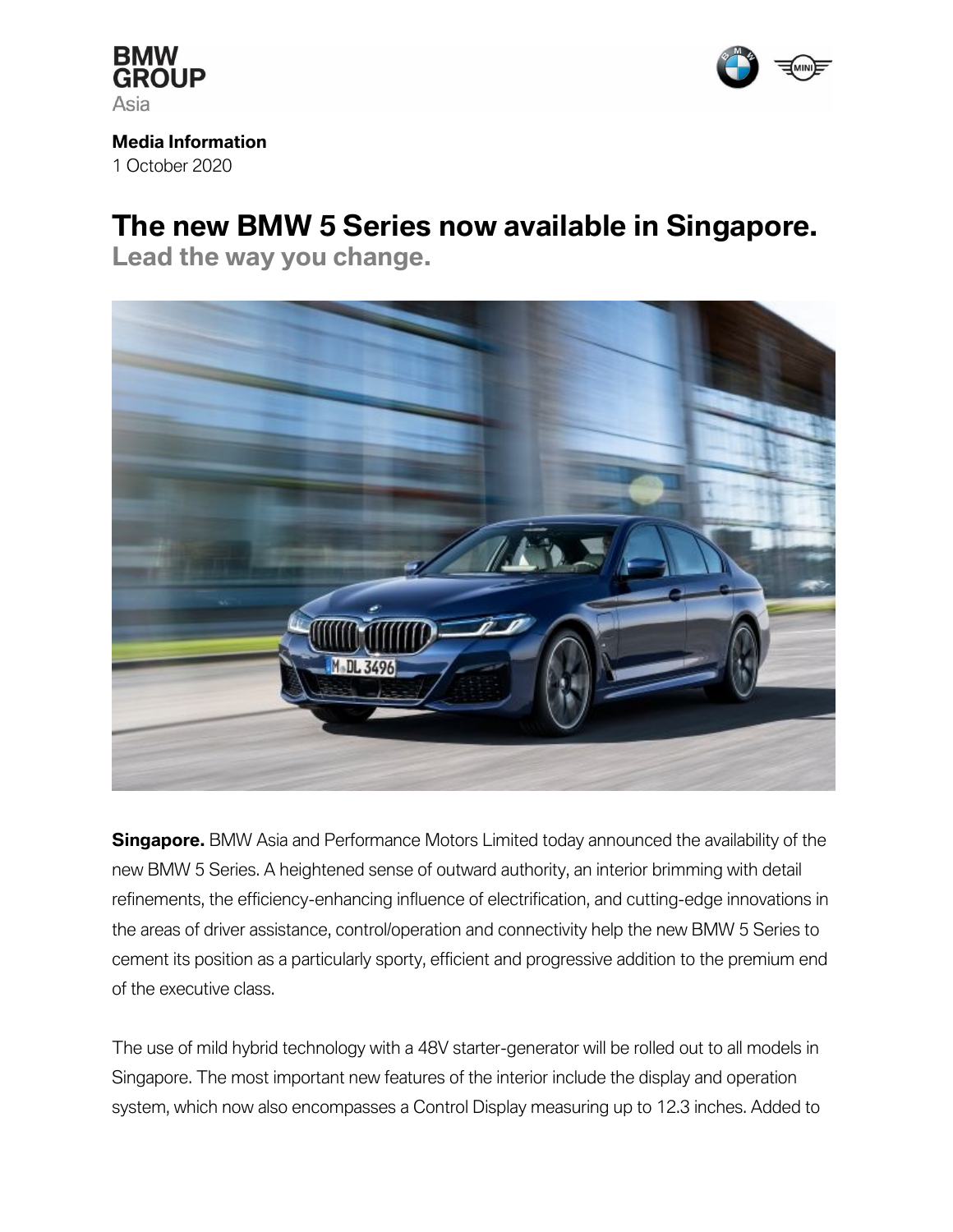which, the introduction of BMW Operating System 7.0 now brings owners the services of the BMW Intelligent Personal Assistant. The addition of, for example, the optional Steering and Lane Control Assistant – with Active Navigation and the likewise new automatic formation of emergency lane functions – to the list of driver assistance systems takes the new BMW 5 Series another few steps along the road to automated driving.

The wide variety of technological innovations on board paves the way for the most tradition-rich model range in the BMW line-up to write another chapter in its success story. More than 600,000 units of the BMW 5 Series have now been sold worldwide since the current model generation was launched. The new BMW 5 Series is produced at BMW Plant Dingolfing in Bavaria.



### **Exterior design: increased presence and exquisite sporting style.**

The exterior design of the new BMW 5 Series is headlined by sporting grace and clean surfaces. Precise modifications showcase the car's presence and exquisite sporting style even more vividly. The BMW kidney grille adds extra width and height, drops down further into the front apron

and is framed by a single-piece surround. The slimmer contouring of the headlights brings a modern twist to the focussed look familiar from BMW's past and present.

L-shaped daytime driving light sources arranged next to one another create a precise and modern light graphic. New full-LED headlights including adaptive cornering function, BMW Selective Beam non-dazzling high beam with matrix technology, and the High-beam Assistant are offered as standard while the BMW Laserlight is optional. The outer daytime driving lights also perform the role of turn indicators.



Black edging and a new L-shaped graphic give the rear lights of the new BMW 5 Series additional visual impact. The rear lights and brake lights are integrated into a shared light fixture, which now forms a single unit with the prominently threedimensional external lens. Regardless of the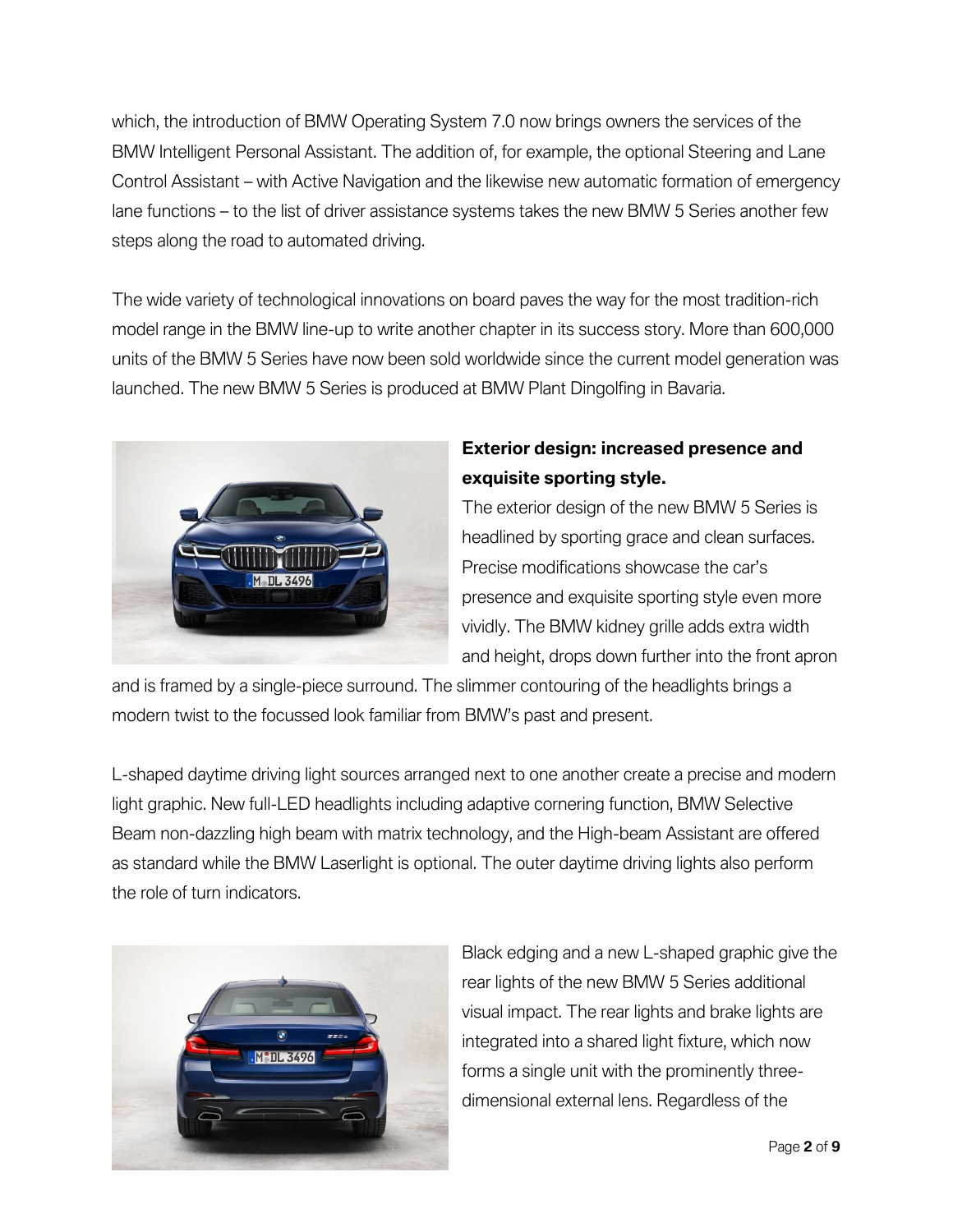equipment line and engine specified, all models of the new BMW 5 Series come with trapezoidal tailpipe finishers.



## **M Sport package, BMW Individual Air Performance Wheels and M Sport Edition raise exclusivity another notch.**

The M Sport package brings a significantly more muscular design to both the front and rear of the car thanks to new, dynamically proportioned aerodynamic features. New exterior colours and the optional BMW Individual Air Performance

Wheels – making their debut here – provide additional enhancements. The innovative construction of the exclusive light-alloy wheels brings about a reduction in weight and drag coefficient. In addition, a new M Sport Edition version of the new BMW 5 Series will be available from launch in a worldwide production run of 1,000 units while limited units will make its way to Singapore. Its exclusive specification includes the M Sport package, model-specific Air Performance Wheels, a Donington Grey metallic paint finish and new M multifunction seats – previously reserved for the BMW M5 – with integral head restraints and optimised side and shoulder support. Their range of functions includes electric adjustment of the seat position, backrest angle and width, thigh support and head restraint height.



## **Interior: 12.3-inch Control Display, new equipment options.**

The now standard 10.25-inch (standard on the new BMW 520i and new BMW 530e) or 12.3-inch Control Display (standard on the new BMW 520i Luxury Line, new BMW 530i M Sport and new BMW 530i M Sport Edition), newly designed controls on the centre console and the standard

sports leather steering wheel with newly arranged multifunction buttons headline an interior brimming with detail refinements. Standard equipment for the new BMW 5 Series now also includes automatic climate control with extended features. New additions to the options list include M multifunction seats with a wide range of adjustment, new interior trim strips and seat surfaces in Sensatec perforated trim.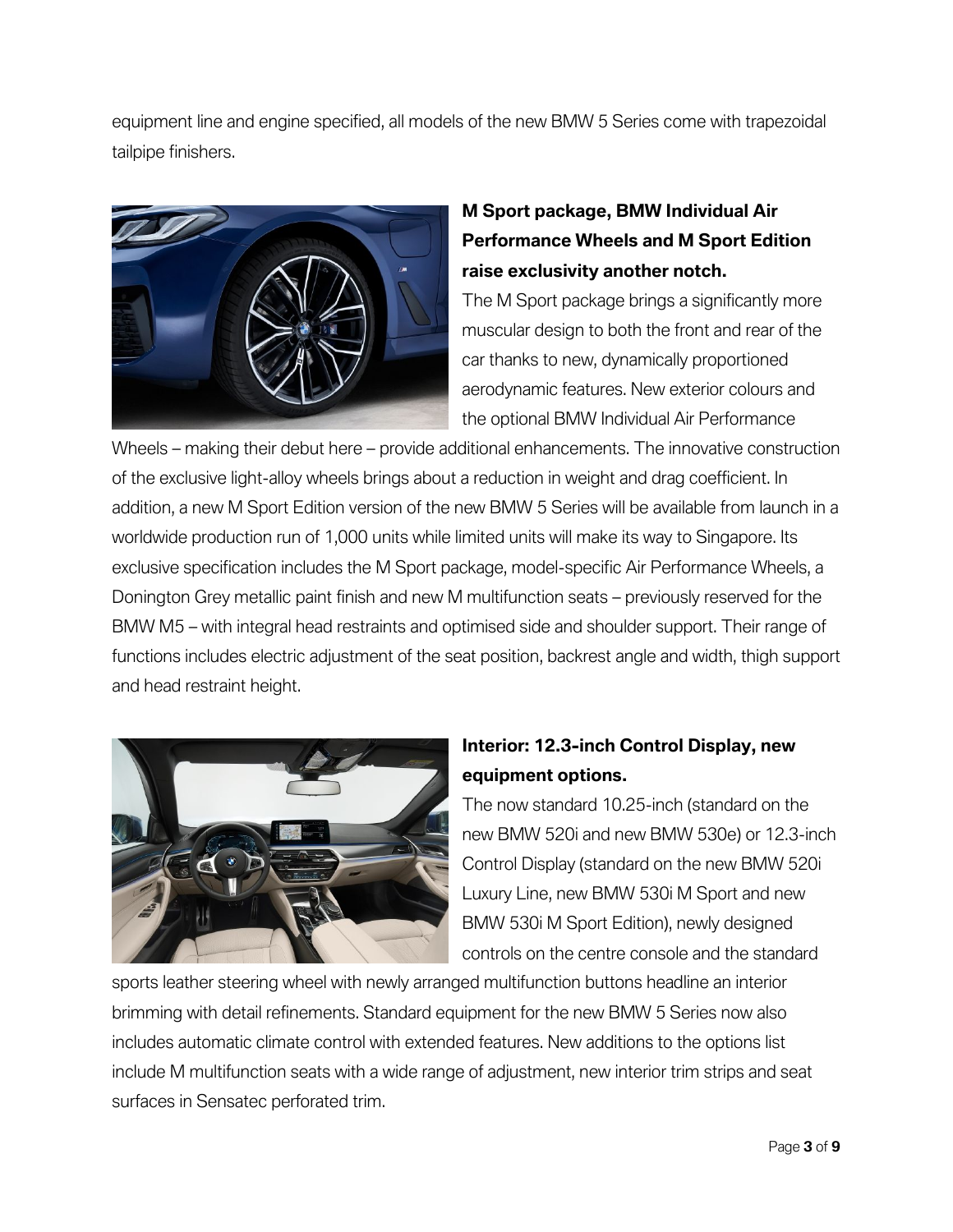

#### **48V mild hybrid technology for all models.**

Mild hybrid technology will now offer enhanced performance combined with lower fuel consumption and improved driving comfort of the new BMW 5 Series. Fitting an extremely powerful 48V starter-generator and a second battery

enables a significant increase in the amount of brake energy that can be regenerated and stored. This energy is used not just for supplying the electrical system, but also for lightening the combustion engine's workload and boosting its power.

The starter-generator produces an electric boost effect that instantly puts an additional 8 kW / 11 hp on tap, bringing extra dynamism to overtaking and off-the-line acceleration. The powerful starter-generator also increases efficiency by assisting the engine when driving at constant speeds and improves comfort when the Auto Start Stop and coasting functions are in use.



transmission as standard.

### **Further developed powertrain and chassis technology.**

The new BMW 5 Series comes with a choice of two petrol engines with power output of 184 hp and 252 hp, and one plug-in hybrid model with a combined system output of 292 hp. The direct injection system operates at increased pressure, meaning greater efficiency. All the engines link up with an eight-speed Steptronic

There is a choice of sophisticated chassis systems designed to effectively enhance either agility and dynamism or driving comfort. M Sport suspension, Adaptive M suspension, and Adaptive M suspension Professional including active roll stabilisation can all be found on the options list. The latest version of the optional Integral Active Steering can come to the driver's aid when manoeuvring by turning the rear wheels as required even at speeds under 3 km/h. Red callipers are now available as an alternative to the blue units as a visual differentiator for the M Sport brakes.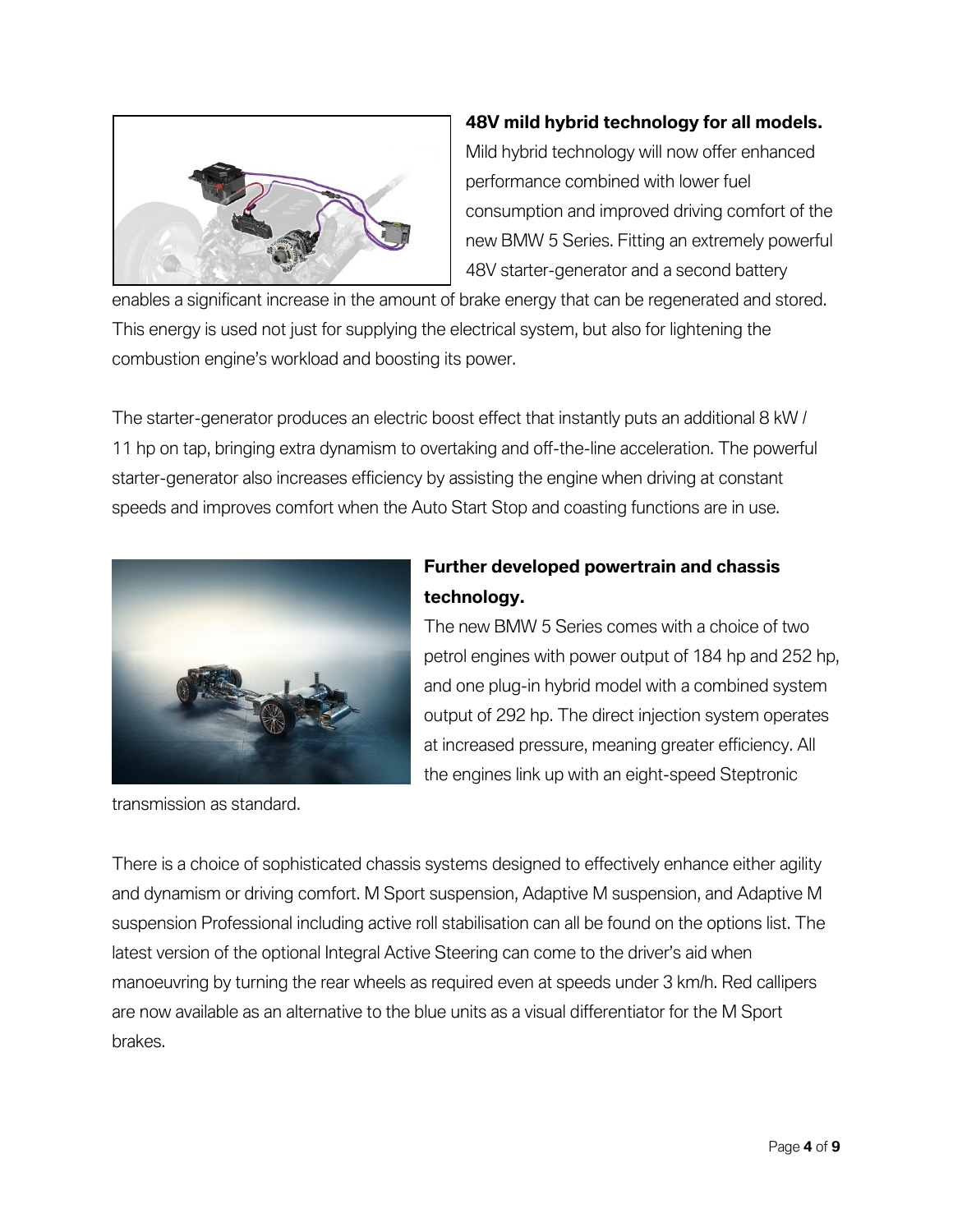#### **Driver assistance systems offering additional functions.**

The driver assistance systems available for the new BMW 5 Series serve to both enhance driving comfort on long journeys and increase safety in situations where the driver does not have a clear view. The Lane Departure Warning system included with the standard Driving Assistant now also features lane return by means of steering assistance. The updated Steering and Lane Control Assistant included as part of the new Driving Assistant Professional package (optional) also brings Active Navigation.

The Parking Assistant's range of functions has been extended with the addition of the Reversing Assistant, which takes control of the steering while backing up for distances of up to 50 metres. The new Drive Recorder lets drivers shoot and store videos of the scene around the vehicle. In addition, the 3D visualisation of the surrounding area in the instrument cluster provides an enhanced overview of the current traffic situation, the status of the driver assistance systems and the possible courses of action they offer.



## **New digital services: BMW Intelligent Personal Assistant, Smartphone Integration, Remote Software Upgrade.**

Both the BMW Live Cockpit Plus (standard on the new BMW 520i) and the BMW Live Cockpit Professional (standard on all other variants) bring the new BMW Operating System 7.0 to the new BMW 5 Series, together with a host of extra digital

services. The BMW Intelligent Personal Assistant with extended functionality is also now available in the new BMW 5 Series as a standard feature.

The standard Smartphone Integration function is now compatible with both Apple CarPlay and Android Auto. Remote Software Upgrade is another new feature that enables improved vehicle functions and additional digital services to be imported into the car over the air.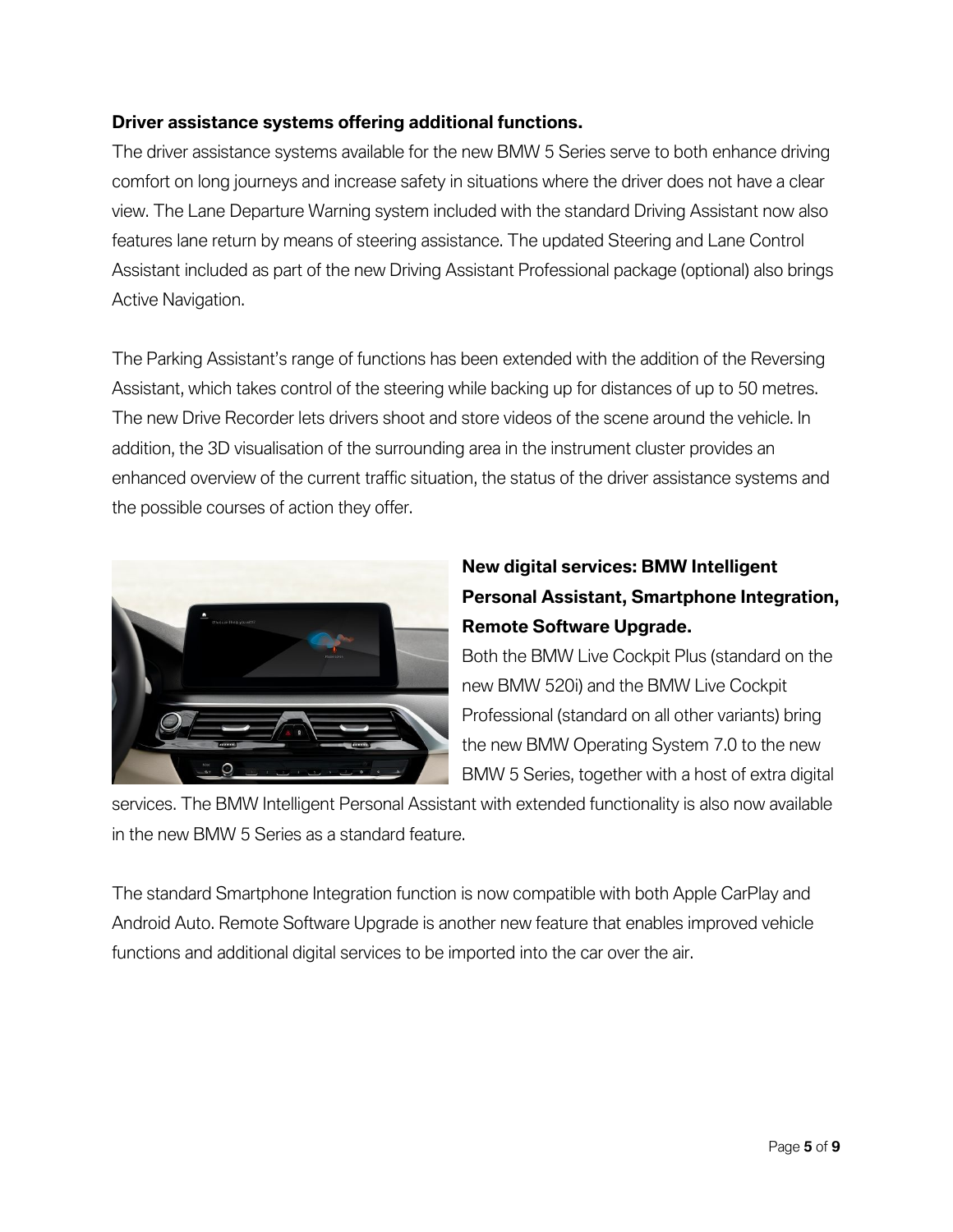

### **BMW Digital Key for the iPhone.**

The BMW Digital Key for the iPhone will enable customers to just tap to unlock and easily get going by placing the iPhone in the smartphone tray and pushing the start button. Setup of the Digital Key can be done through the BMW Connected App. The car owner can also share access with up to five friends including a configurable car access

option for young drivers which restricts top speed, horse power, maximum radio volume and more. Management of access can be done from inside the car as well as through Apple Wallet.

The new BMW 5 Series is now available for viewing at the Performance Motors Limited showroom.

Additional information enclosed:

- 1. The new BMW 5 Series prices.
- 2. The new BMW 5 Series specifications.

-END-

For media enquiries, please contact:

**BMW Group Asia**  Corporate Affairs Department [BMWAsiaCorpAffairs@bmw.com](mailto:BMWAsiaCorpAffairs@bmw.com) Tel: (+65) 6838 9600 Media Website: [www.press.bmwgroup.com](http://www.press.bmwgroup.com/) LinkedIn:<https://www.linkedin.com/company/bmw-asia>

**Performance Motors Limited** Public Relations Belinda Bay [belinda.bay@simedarby.com.sg](mailto:belinda.bay@simedarby.com.sg)

Public Relations Executive Timothy See timothy.see@simedarby.com.sg Tel: (+65) 6319 0268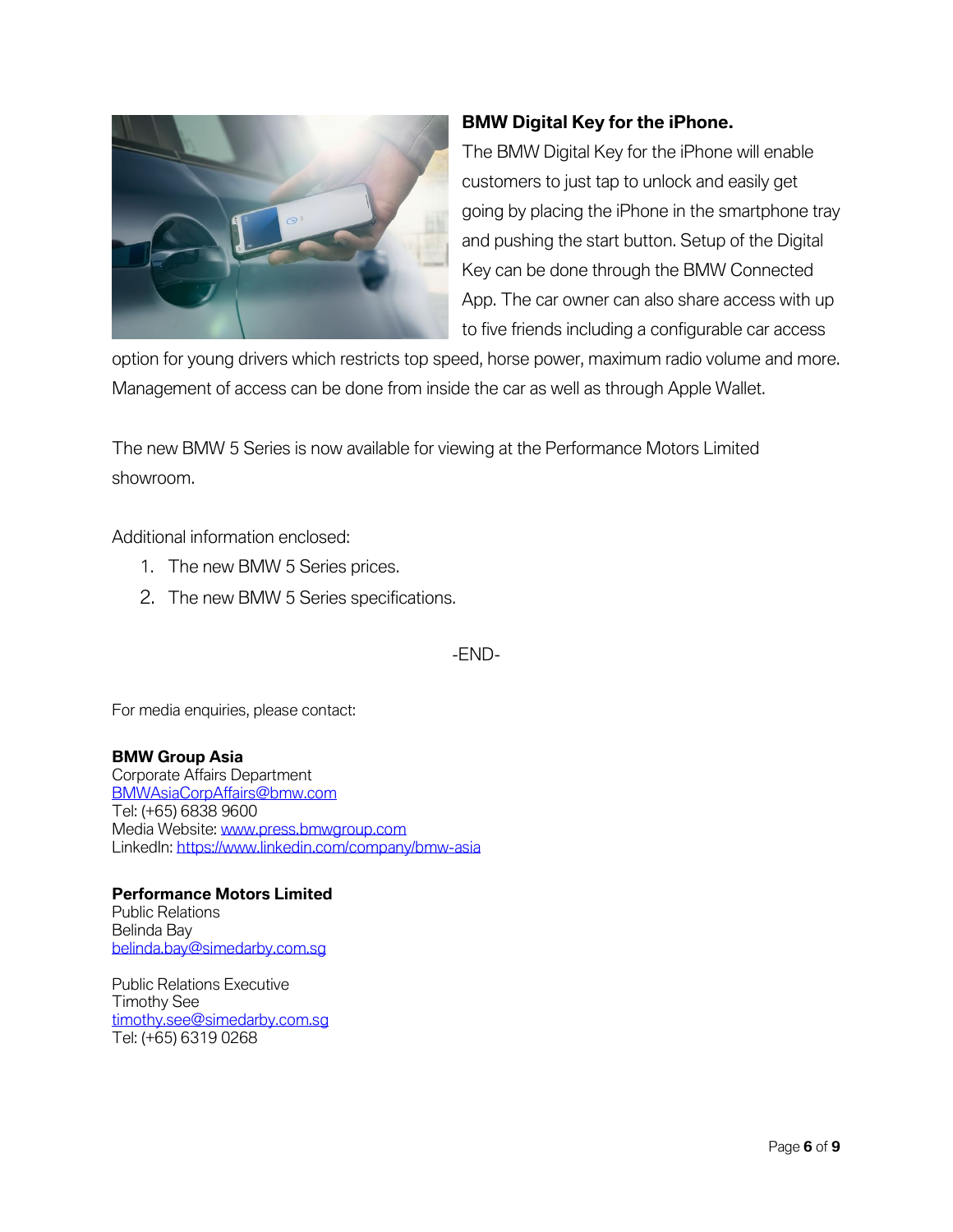#### **The BMW Group**

With its four brands BMW, MINI, Rolls-Royce and BMW Motorrad, the BMW Group is the world's leading premium manufacturer of automobiles and motorcycles and also provides premium financial and mobility services. The BMW Group production network comprises 31 production and assembly facilities in 15 countries; the company has a global sales network in more than 140 countries.

In 2019, the BMW Group sold over 2.5 million passenger vehicles and more than 175,000 motorcycles worldwide. The profit before tax in the financial year 2019 was € 7.118 billion on revenues amounting to € 104.210 billion. As of 31 December 2019, the BMW Group had a workforce of 126,016 employees.

The success of the BMW Group has always been based on long-term thinking and responsible action. The company has therefore established ecological and social sustainability throughout the value chain, comprehensive product responsibility and a clear commitment to conserving resources as an integral part of its strategy.

[www.bmwgroup.com](http://www.bmwgroup.com/) Facebook[: http://www.facebook.com/BMWGroup](http://www.facebook.com/BMWGroup) Twitter:<http://twitter.com/BMWGroup> YouTube[: http://www.youtube.com/BMWGroupView](http://www.youtube.com/BMWGroupView) Instagram:<https://www.instagram.com/bmwgroup> LinkedIn[: https://www.linkedin.com/company/bmw-group/](https://www.linkedin.com/company/bmwgroup/)

#### **About Performance Motors Limited (PML)**

Performance Motors Limited (PML) is a member of the Sime Darby Group and has been the dealer of BMW cars and BMW motorcycles in Singapore since 1979.

The PML showroom is located at 303 Alexandra Road, Singapore 159941.

Showroom opening hours are Monday to Saturday, 8am – 7pm; Sunday and Public Holiday, 10am – 6pm. For more enquiries, please call 1 800 2255 269.

PML has achieved various accolades in the area of sales achievement and service excellence in its 40-year history in the luxury segment.

2016 - PML recorded an all-time high for new car registrations and was named the 'Best Dealer in Sales – Importer Region B4' at BMW Group's Excellence in Sales Awards 2016. PML also won the 'Best Lifestyle Dealership' from BMW Group Asia. PML launched the Future Retail concept at the newly renovated BMW showroom at Sime Darby Performance Centre, which sets new standards in the automotive industry through the use of innovative digital tools and engaging retail environment. As a leading luxury car brand in Singapore, BMW remained the preferred limousine brand for the Singapore Airshow 2016, SMBC Singapore Open 2016 and Louis Vuitton High Jewellery Event 2016. BMW was also proudly designated as the limousine brand of choice for the Singapore Beach Polo Championship 2016, Singapore International Water Week 2016 and National Gallery Singapore Gala 2016.

2017 - PML continued to trailblaze and achieved yet another sterling record of high performance in a second consecutive year. PML was recognised at BMW Group's Excellence in Sales Awards 2017 as 'Best Retailer in Sales in the Importer Region Asia Pacific'. In addition, PML was accorded the 'Point Of Sales Award for Aftersales Marketing Excellence - Second Place' and 'Best Accessories Performance' awards by BMW Group Asia. The introduction of five new BMW iPerformance models and an updated BMW i model saw PML cementing its position as the industry leader for plug-in hybrid electric vehicles (PHEVs) and electric vehicles (EVs) in Singapore. BMW was appointed the official car brand for numerous high-profile events including ASEAN Tourism Forum 2017, SMBC Singapore Open 2017, Singapore Yacht Show 2017, IMDEX Asia 2017, Miss Universe Singapore 2017 and Singapore International Energy Week 2017.

2018 – In another record-breaking year of new car registrations, PML had for the first time surpassed the 5,000-unit mark. BMW cars also continued to be the favoured limousines for various prestigious events throughout the year, namely SMBC Singapore Open 2018, Singapore Airshow 2018, 32<sup>nd</sup> ASEAN Summit and Singapore International Film Festival 2018.

2019 – Celebrating its 40th year of distributing BMW Cars and Motorcycles in Singapore, PML achieves yet another outstanding milestone, winning the honour to be appointed the preferred limousine provider for International Maritime Conference & Exhibition for Defence (IMDEX Asia) 2019, Singapore Convention Week 2019 and Singapore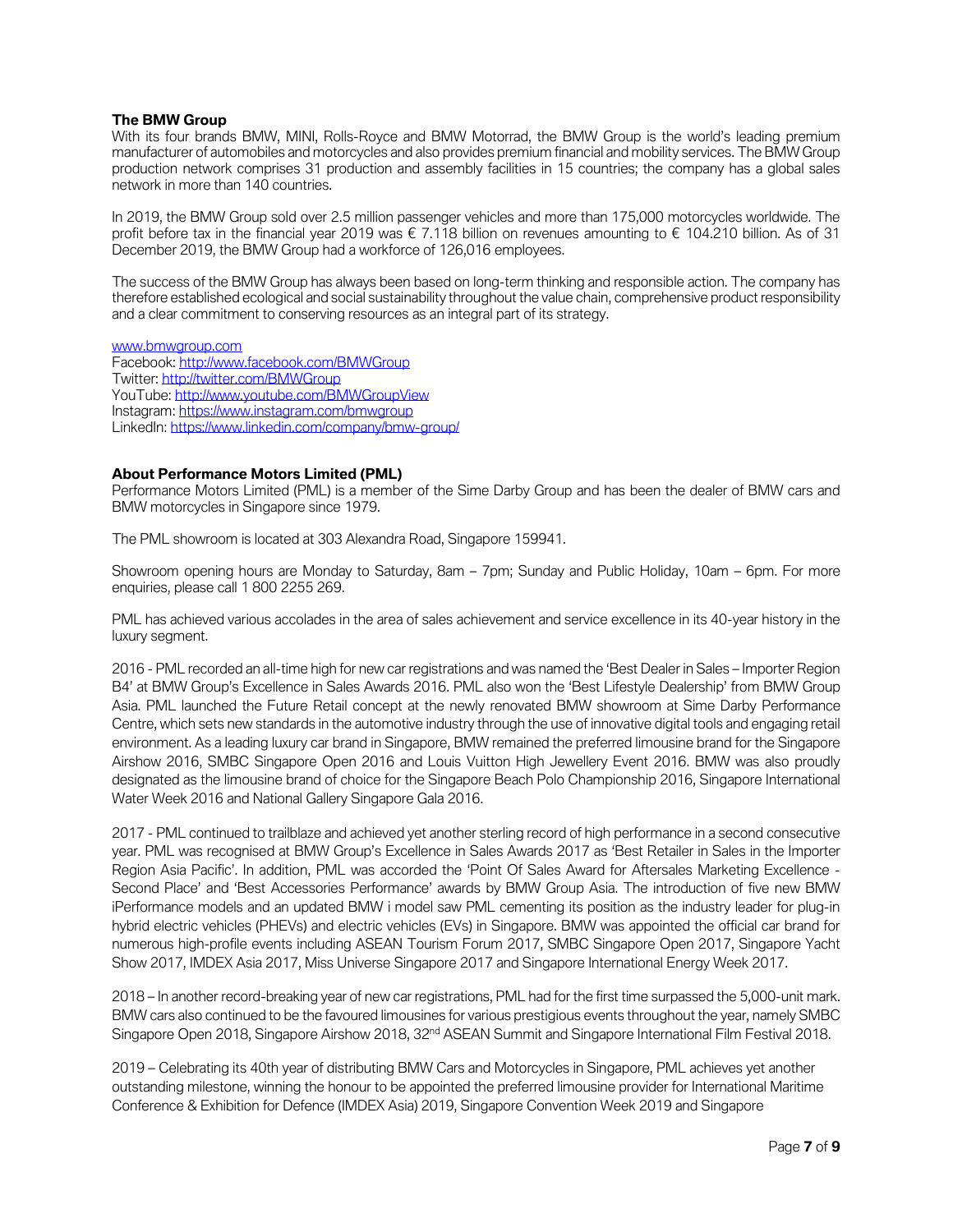International Energy Week (SIEW) 2019. In an exclusive industry first, PML partners Lazada to launch the new BMW 1 series. And for the first time, BMWFestSG was immersed in the heart of Orchard Road area, where a myriad of activities delivered sheer driving pleasure to visitors.